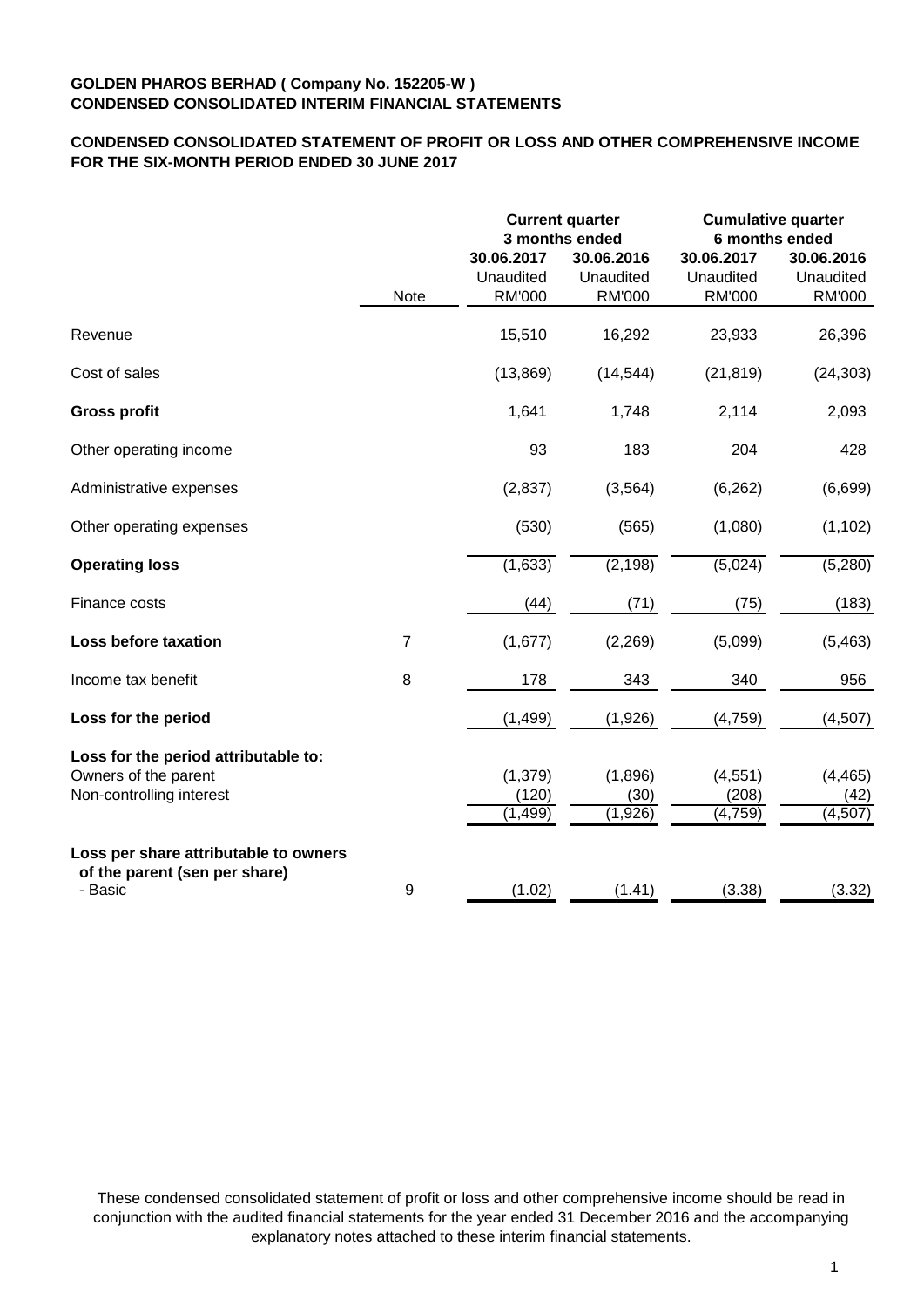# **CONDENSED CONSOLIDATED STATEMENT OF PROFIT OR LOSS AND OTHER COMPREHENSIVE INCOME FOR THE SIX-MONTH PERIOD ENDED 30 JUNE 2017 (CONTINUED)**

|                                                                                           |             |                            | <b>Current quarter</b><br>3 months ended | <b>Cumulative quarter</b><br>6 months ended |                            |  |
|-------------------------------------------------------------------------------------------|-------------|----------------------------|------------------------------------------|---------------------------------------------|----------------------------|--|
|                                                                                           |             | 30.06.2017                 | 30.06.2016                               | 30.06.2017                                  | 30.06.2016                 |  |
|                                                                                           | <b>Note</b> | Unaudited<br><b>RM'000</b> | Unaudited<br>RM'000                      | Unaudited<br>RM'000                         | Unaudited<br><b>RM'000</b> |  |
| Loss for the period                                                                       |             | (1,499)                    | (1,926)                                  | (4,759)                                     | (4,507)                    |  |
| Other comprehensive income                                                                |             |                            |                                          |                                             |                            |  |
| Other comprehensive income to be reclassified<br>to profit or loss in subsequent periods: |             |                            |                                          |                                             |                            |  |
| Net loss on available-for-sale ("AFS")<br>financial assets                                |             | (150)                      | (768)                                    | (144)                                       | (42)                       |  |
| Other comprehensive loss for the<br>period, net of tax                                    |             | (150)                      | (768)                                    | (144)                                       | (42)                       |  |
| Total comprehensive loss for the period,<br>net of tax                                    |             | (1,649)                    | (2,694)                                  | (4,903)                                     | (4, 549)                   |  |
| Total comprehensive loss for the period,<br>net of tax attributable to:                   |             |                            |                                          |                                             |                            |  |
| Owners of the parent                                                                      |             | (1,529)                    | (2,664)                                  | (4,695)                                     | (4,507)                    |  |
| Non-controlling interest                                                                  |             | (120)                      | (30)                                     | (208)                                       | (42)                       |  |
|                                                                                           |             | (1,649)                    | (2,694)                                  | (4,903)                                     | (4, 549)                   |  |

These condensed consolidated statement of profit or loss and other comprehensive income should be read in conjunction with the audited financial statements for the year ended 31 December 2016 and the accompanying explanatory notes attached to these interim financial statements.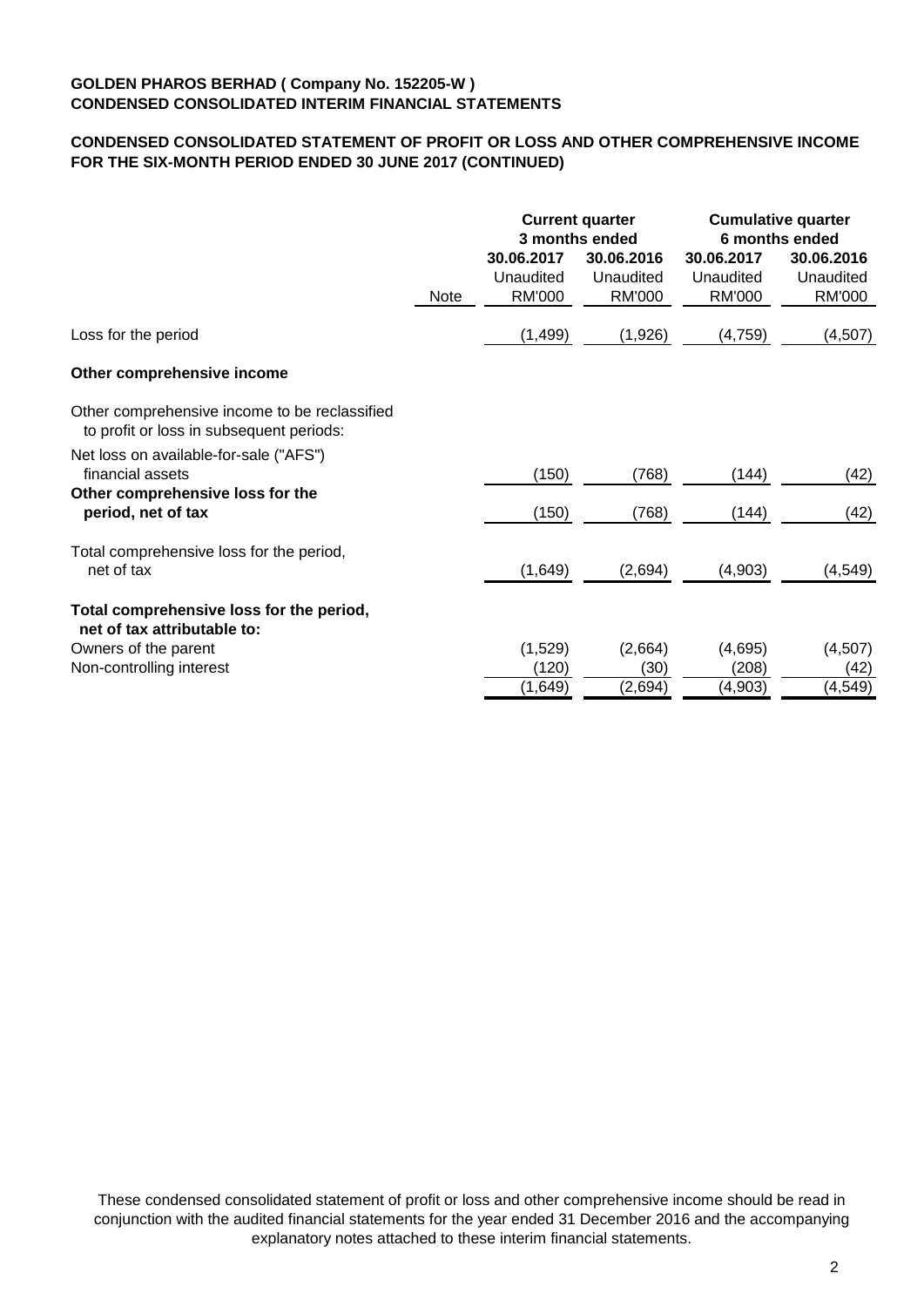# **CONDENSED CONSOLIDATED STATEMENT OF FINANCIAL POSITION AS AT 30 JUNE 2017**

|                                                |      | 30.06.2017    | 31.12.2016 |
|------------------------------------------------|------|---------------|------------|
|                                                |      | Unaudited     | Audited    |
|                                                | Note | <b>RM'000</b> | RM'000     |
| <b>Assets</b>                                  |      |               |            |
| <b>Non-current assets</b>                      |      |               |            |
| Property, plant and equipment                  | 10   | 54,147        | 53,432     |
| Investment properties                          |      | 11,153        | 12,266     |
| Goodwill                                       | 11   |               |            |
| Investment in associates                       |      | 1,687         | 1,687      |
| Deferred tax assets                            |      | 752           | 534        |
| Investment securities                          | 12   | 2,802         | 2,946      |
|                                                |      | 70,541        | 70,865     |
| <b>Current assets</b>                          |      |               |            |
| Inventories                                    |      | 10,897        | 7,214      |
| Trade and other receivables                    |      | 20,055        | 18,863     |
| Tax recoverable                                |      | 3,891         | 3,594      |
| Cash and bank balances                         | 13   | 4,812         | 11,654     |
|                                                |      | 39,655        | 41,325     |
| <b>Total assets</b>                            |      | 110,196       | 112,190    |
|                                                |      |               |            |
| <b>Equity and liabilities</b><br><b>Equity</b> |      |               |            |
| Share capital                                  | 14   | 67,273        | 67,273     |
| Share premium                                  | 14   | 625           | 625        |
| Retained earnings                              |      | 21,952        | 26,503     |
| Other reserves                                 |      | (20, 095)     | (19, 951)  |
| Equity attributable to owners of the parents   |      | 69,755        | 74,450     |
| Non-controlling interest                       |      | 230           | 438        |
| <b>Total equity</b>                            |      | 69,985        | 74,888     |
| <b>Non-current liabilities</b>                 |      |               |            |
| Retirement benefit obligations                 |      | 8,626         | 8,927      |
| Deferred tax liabilities                       |      | 24            | 172        |
| <b>Borrowings</b>                              | 15   | 911           | 750        |
|                                                |      | 9,561         | 9,849      |
| <b>Current liabilities</b>                     |      |               |            |
| Retirement benefit obligations                 |      | 298           | 3          |
| Borrowings                                     | 15   | 2,258         | 708        |
| Trade and other payables                       |      | 28,094        | 26,742     |
|                                                |      | 30,650        | 27,453     |
| <b>Total liabilities</b>                       |      | 40,211        | 37,302     |
| <b>Total equity and liabilities</b>            |      | 110,196       | 112,190    |
|                                                |      |               |            |
| Net assets per share attributable to           |      |               |            |
| owners of the parent ("RM")                    |      | 0.52          | 0.55       |

These condensed consolidated statement of financial position should be read in conjunction with the audited financial statements for the year ended 31 December 2016 and the accompanying explanatory notes attached to these interim financial statements.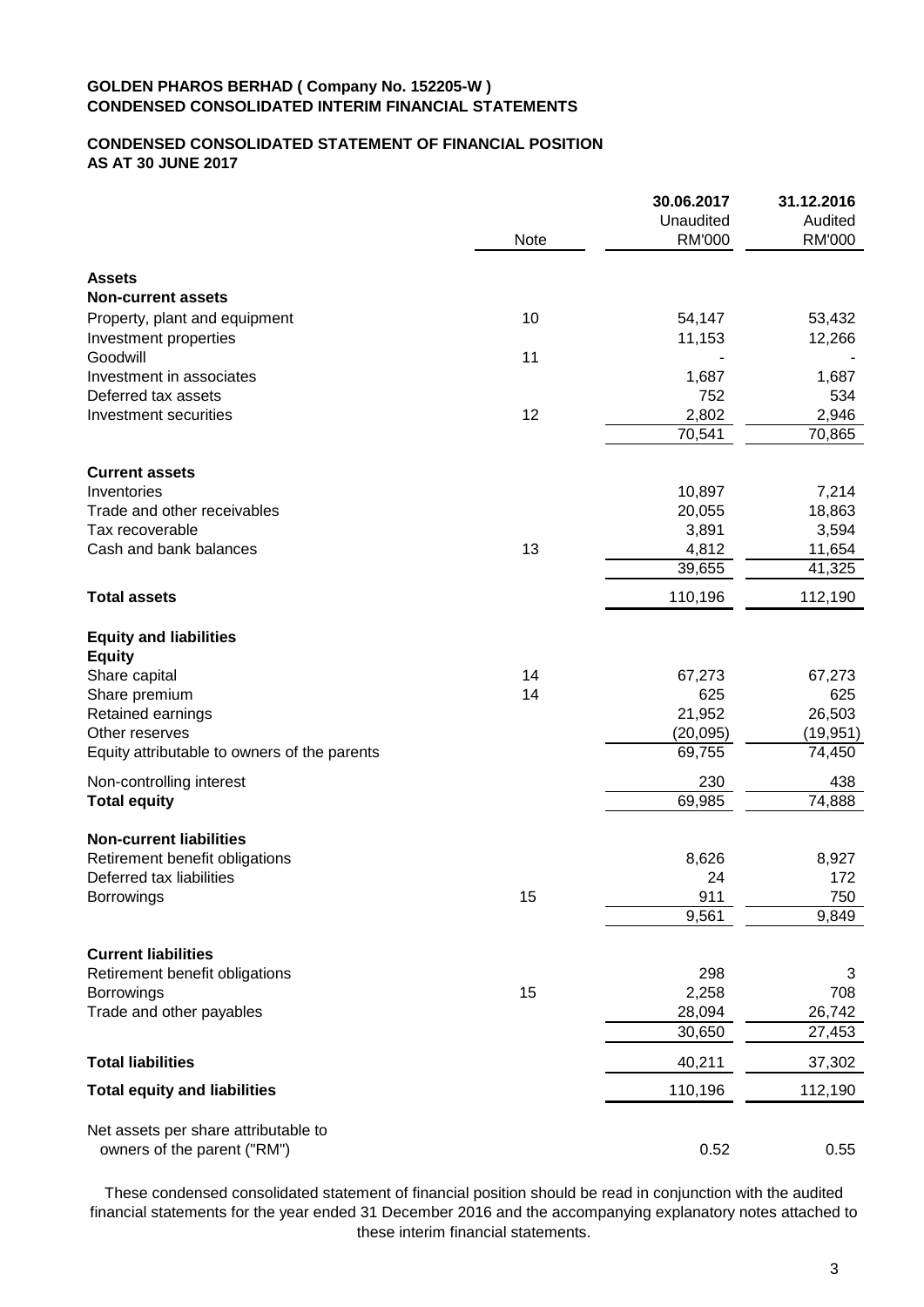#### **CONDENSED CONSOLIDATED STATEMENT OF CHANGES IN EQUITY FOR THE SIX-MONTH PERIOD ENDED 30 JUNE 2017**

|                                                                       |                                   | Attributable to owners of the parent                           |                                          |                                                       |                                              |                                                             |                                                                                      |                                                              |                                              |
|-----------------------------------------------------------------------|-----------------------------------|----------------------------------------------------------------|------------------------------------------|-------------------------------------------------------|----------------------------------------------|-------------------------------------------------------------|--------------------------------------------------------------------------------------|--------------------------------------------------------------|----------------------------------------------|
|                                                                       |                                   | Non-distributable<br><b>Distributable</b><br>Non-distributable |                                          |                                                       |                                              |                                                             |                                                                                      |                                                              |                                              |
|                                                                       | Equity,<br>total<br><b>RM'000</b> | <b>Share</b><br>capital<br><b>RM'000</b>                       | <b>Share</b><br>premium<br><b>RM'000</b> | <b>Total</b><br>retained<br>earnings<br><b>RM'000</b> | Other<br>reserves.<br>total<br><b>RM'000</b> | <b>Fair value</b><br>adjustment<br>reserve<br><b>RM'000</b> | <b>Equity</b><br>contribution<br>from a<br>corporate<br>shareholder<br><b>RM'000</b> | <b>Reserve</b><br>arising<br>from<br>merger<br><b>RM'000</b> | <b>Minority</b><br>interest<br><b>RM'000</b> |
| Opening balance at 1 January 2017                                     | 74,888                            | 67,273                                                         | 625                                      | 26,503                                                | (19, 951)                                    | 1,505                                                       | 1,262                                                                                | (22, 718)                                                    | 438                                          |
| Loss for the period<br>Other comprehensive loss                       | (4, 759)                          |                                                                |                                          | (4, 551)                                              |                                              |                                                             |                                                                                      |                                                              | (208)                                        |
| - Fair value adjustment reserve                                       | (144)                             |                                                                |                                          |                                                       | (144)                                        | (144)                                                       |                                                                                      |                                                              |                                              |
| Total comprehensive loss                                              | (4,903)                           |                                                                |                                          | (4, 551)                                              | (144)                                        | (144)                                                       |                                                                                      |                                                              | (208)                                        |
| Closing balance at 30 June 2017                                       | 69,985                            | 67,273                                                         | 625                                      | 21,952                                                | (20, 095)                                    | 1,361                                                       | 1,262                                                                                | (22, 718)                                                    | 230                                          |
| Opening balance at 1 January 2016                                     | 82,728                            | 67,273                                                         | 625                                      | 32,055                                                | (17, 225)                                    | 4,231                                                       | 1,262                                                                                | (22, 718)                                                    |                                              |
| Loss for the period<br>Other comprehensive loss                       | (4, 507)                          |                                                                |                                          | (4, 465)                                              |                                              |                                                             |                                                                                      |                                                              | (42)                                         |
| - Fair value adjustment reserve                                       | (42)                              |                                                                |                                          |                                                       | (42)                                         | (42)                                                        |                                                                                      |                                                              |                                              |
| Total comprehensive loss                                              | (4, 549)                          | $\blacksquare$                                                 |                                          | (4, 465)                                              | (42)                                         | (42)                                                        | $\blacksquare$                                                                       |                                                              | (42)                                         |
| <b>Transactions with owners</b><br>Shares issued for acquisition of a |                                   |                                                                |                                          |                                                       |                                              |                                                             |                                                                                      |                                                              |                                              |
| subsidiary                                                            | 640                               |                                                                |                                          |                                                       |                                              |                                                             |                                                                                      |                                                              | 640                                          |
| Closing balance at 30 June 2016                                       | 78,819                            | 67,273                                                         | 625                                      | 27,590                                                | (17, 267)                                    | 4,189                                                       | 1,262                                                                                | (22, 718)                                                    | 598                                          |

These condensed consolidated statement of changes in equity should be read in conjunction with the audited financial statements for the year ended 31 December 2016 and the accompanying explanatory notes attached to these interim financial statements.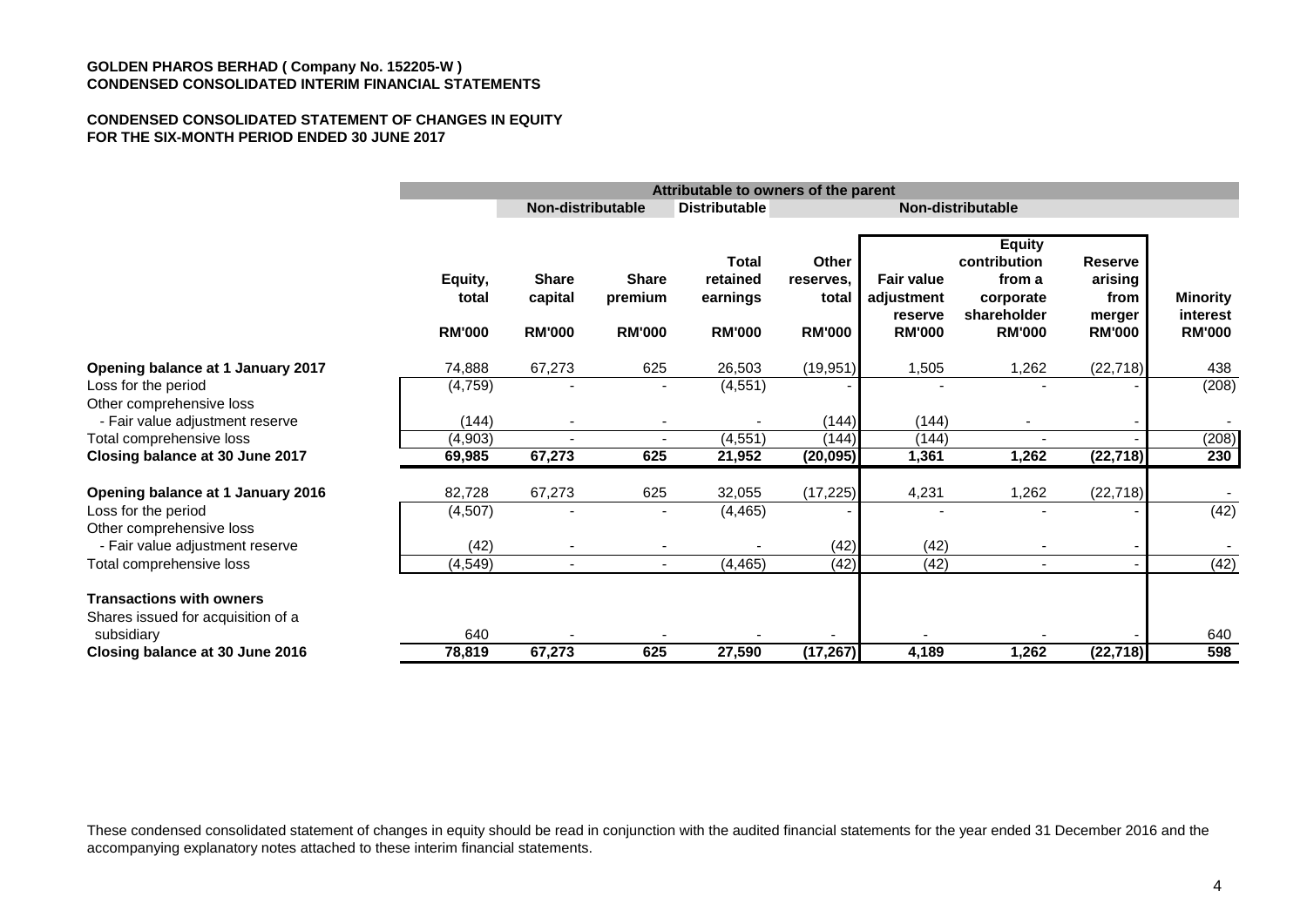## **CONDENSED CONSOLIDATED STATEMENT OF CASH FLOWS FOR THE SIX-MONTH PERIOD ENDED 30 JUNE 2017**

|                                                         |                | 6 months ended |            |
|---------------------------------------------------------|----------------|----------------|------------|
|                                                         |                | 30.06.2017     | 30.06.2016 |
|                                                         |                | Unaudited      | Unaudited  |
|                                                         | <b>Note</b>    | <b>RM'000</b>  | RM'000     |
| <b>Operating activities</b>                             |                |                |            |
| Loss before tax                                         |                | (5,099)        | (5, 463)   |
| Adjustments for:                                        |                |                |            |
| Interest income                                         | 7              | (73)           | (150)      |
| Dividend income                                         | $\overline{7}$ |                | (35)       |
| Interest expenses                                       | 7              | 75             | 183        |
| Gain on disposal of property, plant and equipment       | 7              | (51)           | (72)       |
| Depreciation of property, plant and equipment           | 7              | 1,777          | 1,965      |
| Depreciation of investment properties                   | 7              | 113            | 113        |
| Property, plant and equipment written off               | 7              | 1              |            |
| Provision for retirement benefits                       | 7              | 458            | 417        |
| Reversal for short-term accumulating compensated        |                |                |            |
| absences                                                | $\overline{7}$ | (15)           | (12)       |
| Total adjustments                                       |                | 2,285          | 2,409      |
| Operating cash flows before changes in working capital  |                | (2,814)        | (3,054)    |
| Changes in working capital                              |                |                |            |
| Increase in inventory                                   |                | (3,683)        | (2,954)    |
| Increase in trade and other receivables                 |                | (1, 343)       | (2, 577)   |
| Increase/(decrease) in trade and other payables         |                | 585            | (686)      |
| Total changes in working capital                        |                | (4, 441)       | (6, 217)   |
| Interest paid                                           |                | (75)           | (112)      |
| Income taxes (paid)/refund                              |                | (323)          | 515        |
| Retirement benefits paid                                |                | (464)          | (314)      |
| Total changes in working capital                        |                | (862)          | 89         |
| Net cash flows used in operating activities             |                | (8, 117)       | (9, 182)   |
| <b>Investing activities</b>                             |                |                |            |
| Purchase of property, plant and equipment               | 10             | (817)          | (1, 565)   |
| Proceeds from disposal of property, plant and equipment |                | 52             | 168        |
| Placement of deposit in licensed bank                   |                | (20)           |            |
| Withdrawal of deposit with licenses bank                |                | 1,000          |            |
| Additional investment in a subsidiary                   |                |                | 1,600      |
| Net cash outflow on acquisition of subsidiary           |                |                | (960)      |
| Dividend received                                       |                |                | 35         |
| Interest received                                       |                | 73             | 150        |
| Net cash flows from/(used in) investing activities      |                | 288            | (572)      |
| <b>Financing activities</b>                             |                |                |            |
| Drawdowns from borrowings                               |                | 1,206          | 696        |
| Repayment of borrowings                                 |                | (512)          | (1, 847)   |
| Net cash flows from/(used in) financing activities      |                | 694            | (1, 151)   |
| Net decrease in cash and cash equivalents               |                | (7, 135)       | (10, 905)  |
| Cash and cash equivalents at 1 January                  |                | 9,608          | 17,477     |
| Cash and cash equivalents at 30 June                    |                | 2,473          | 6,572      |

These condensed consolidated statement of cash flows should be read in conjunction with the audited financial statements for the year ended 31 December 2016 and the accompanying explanatory notes attached to these interim financial statements.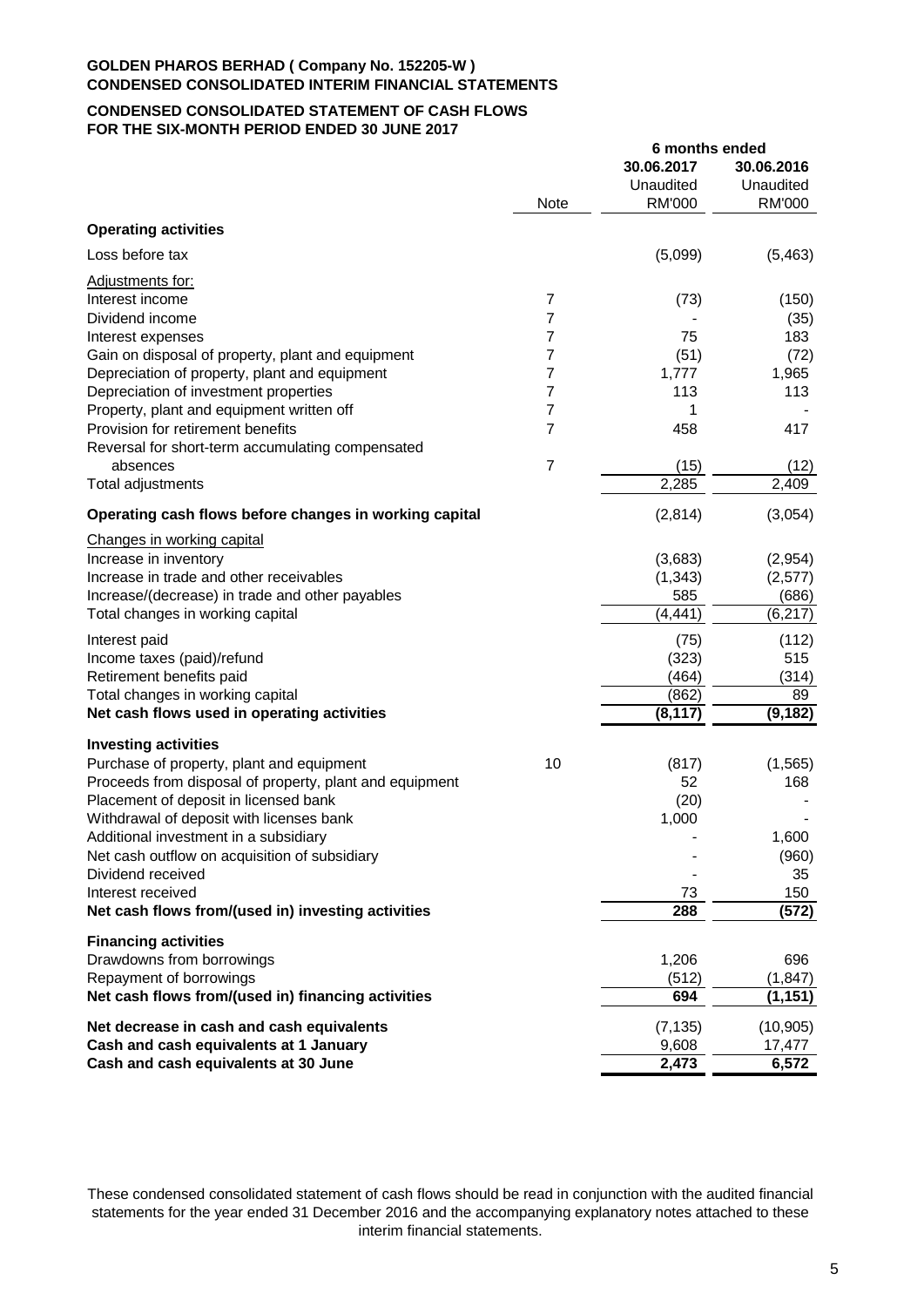## **1. Corporate information**

Golden Pharos Berhad is a public limited liability company incorporated and domiciled in Malaysia, and is listed on Bursa Malaysia Securities Berhad.

## **2. Basis of preparation**

The condensed financial statements are unaudited and have been prepared in accordance with IAS 34, MFRS 134, *Interim Financial Reporting* and paragraph 9.22 of Bursa Malaysia Securities Berhad's Main Market Listing Requirements. They should also be read in conjunction with the financial statements of the Group for the year ended 31 December 2016 and the accompanying notes attached to the unaudited condensed consolidated financial statements.

## **3. Significant accounting policies**

The significant accounting policies adopted are consistent with those of the audited financial statements for the year ended 31 December 2016, except for the adoption of the following new and revised MFRS, and Amendments (collectively referred to as "pronouncements") which are applicable to its financial statements and are relevant to its operations:-

(i) Adoption of standards

**Effective for annual periods beginning on or after 1 January 2017** MFRS 107 Disclosures Initiatives (Amendments to MFRS 107) MFRS 112 Recognition of Deferred Tax for Unrealised Losses (Amendments to MFRS 112)

**Effective for annual periods beginning on or after 1 January 2018** MFRS 2 Classification and Measurement of Share-based Payment Transactions (Amendments to MFRS 2) MFRS 15 Revenue from Contracts with Customers MFRS 9 Financial Instruments

## **Effective for annual periods beginning on or after 1 July 2019** MFRS 16 Leases

The adoption of the above pronouncements does not have significant financial impact to the Group's consolidated financial statements of the current quarter.

## **4. Changes in estimates**

There were no significant changes in estimates that have had a material effect in the current interim results.

## **5. Seasonality of operations**

During the quarter under review, the Group's principal business operations was affected by uncertain weather conditions.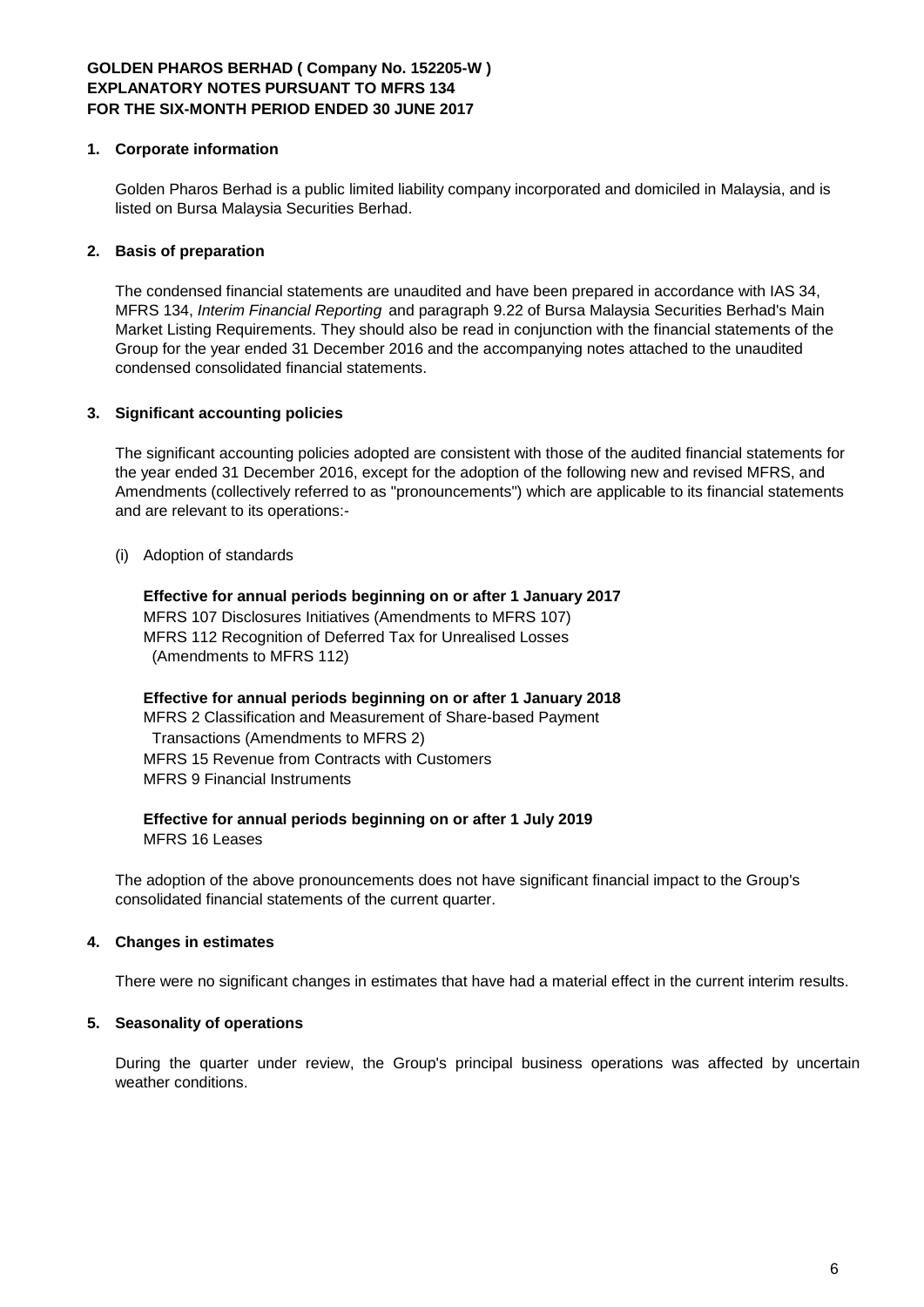## **6. Segment information**

The Group is organised into business units based on their products and services, and has three operating segments as follows:

- (i) Harvesting, sawmilling and kiln drying of timber.
- (ii) Manufacturing manufacturing and trading of glass.
- (iii) Others include investment holding, marketing and distribution agent and trading of wooden doors and woodchips, none of which are of a sufficient size to be reported separately.

There has been no material change in total assets and no differences in the basis of segmentation or in the basis of measurement of segment profit or loss as compared to the last annual financial statements.

|                                                   | Harvesting,                                                   |                                       |                                |                                      |
|---------------------------------------------------|---------------------------------------------------------------|---------------------------------------|--------------------------------|--------------------------------------|
|                                                   | sawmilling and<br>kiln drying                                 | <b>Manufacturing</b>                  | <b>Others</b>                  | <b>Consolidated</b>                  |
|                                                   | <b>RM'000</b>                                                 | <b>RM'000</b>                         | <b>RM'000</b>                  | <b>RM'000</b>                        |
| <b>Results for 3 months ended</b><br>30 June 2017 |                                                               |                                       |                                |                                      |
| Operating revenue                                 | 7,727                                                         | 7,553                                 | 230                            | 15,510                               |
| Other operating income                            | 28                                                            | 52                                    | 13                             | 93                                   |
| Expenses                                          | (8,588)                                                       | (7, 245)                              | (1, 447)                       | (17, 280)                            |
| (Loss)/Profit before taxation                     | (833)                                                         | 360                                   | (1, 204)                       | (1,677)                              |
| <b>Results for 3 months ended</b><br>30 June 2016 |                                                               |                                       |                                |                                      |
| Operating revenue                                 | 8,523                                                         | 7,738                                 | 31                             | 16,292                               |
| Other operating income                            | 99                                                            | 55                                    | 29                             | 183                                  |
| Expenses                                          | (10, 124)                                                     | (7, 312)                              | (1,308)                        | (18, 744)                            |
| (Loss)/Profit before taxation                     | (1,502)                                                       | 481                                   | (1, 248)                       | (2, 269)                             |
|                                                   | Harvesting,<br>sawmilling and<br>kiln drying<br><b>RM'000</b> | <b>Manufacturing</b><br><b>RM'000</b> | <b>Others</b><br><b>RM'000</b> | <b>Consolidated</b><br><b>RM'000</b> |
| <b>Results for 6 months ended</b><br>30 June 2017 |                                                               |                                       |                                |                                      |
| Operating revenue                                 | 9,251                                                         | 14,149                                | 533                            | 23,933                               |
| Other operating income                            | 79                                                            | 110                                   | 15                             | 204                                  |
| <b>Expenses</b>                                   | (13,006)                                                      | (13, 582)                             | (2,648)                        | (29, 236)                            |
| (Loss)/profit before taxation                     | (3,676)                                                       | 677                                   | (2, 100)                       | (5,099)                              |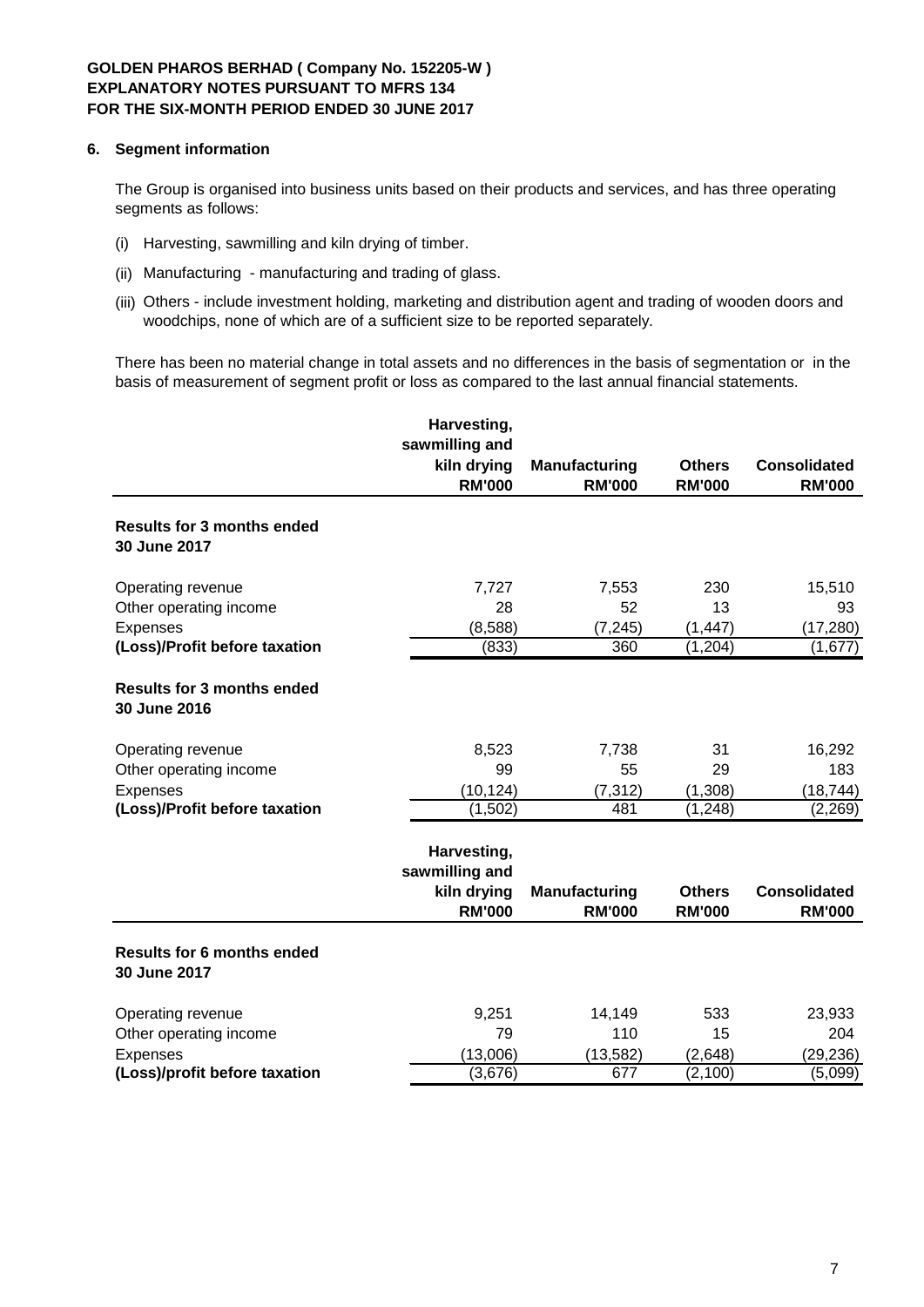# **6. Segment information (continued)**

|                                            | Harvesting,<br>sawmilling and<br>kiln drying<br><b>RM'000</b> | <b>Manufacturing</b><br><b>RM'000</b> | <b>Others</b><br><b>RM'000</b> | <b>Consolidated</b><br><b>RM'000</b> |
|--------------------------------------------|---------------------------------------------------------------|---------------------------------------|--------------------------------|--------------------------------------|
| Results for 6 months ended<br>30 June 2016 |                                                               |                                       |                                |                                      |
| Operating revenue                          | 10,998                                                        | 15,347                                | 51                             | 26,396                               |
| Other operating income                     | 249                                                           | 104                                   | 75                             | 428                                  |
| <b>Expenses</b>                            | (15,078)                                                      | (14, 623)                             | (2,586)                        | (32,287)                             |
| (Loss)/profit before taxation              | (3,831)                                                       | 828                                   | (2,460)                        | (5, 463)                             |

# **7. Loss before taxation**

Included in the loss before taxation are the following items:

|                                                  | <b>Current quarter</b><br>3 months ended |               | <b>Cumulative quarter</b><br>6 months ended |               |
|--------------------------------------------------|------------------------------------------|---------------|---------------------------------------------|---------------|
|                                                  | 30.06.2017<br>30.06.2016                 |               | 30.06.2017                                  | 30.06.2016    |
|                                                  | <b>RM'000</b>                            | <b>RM'000</b> | <b>RM'000</b>                               | <b>RM'000</b> |
|                                                  |                                          |               |                                             |               |
| Interest income                                  | (43)                                     | (89)          | (73)                                        | (150)         |
| Dividend income                                  |                                          |               |                                             | (35)          |
| Interest expenses                                | 44                                       | 72            | 75                                          | 183           |
| Depreciation of property, plant and              |                                          |               |                                             |               |
| equipment                                        | 862                                      | 976           | 1,777                                       | 1,965         |
| Depreciation of investment properties            | 56                                       | 56            | 113                                         | 113           |
| (Gain)/loss on disposal of property, plant and   |                                          |               |                                             |               |
| equipment                                        | (28)                                     | 6             | (51)                                        | (72)          |
| Property, plant and equipment written off        |                                          |               |                                             |               |
| Provision/(reversal) of provision for short-term |                                          |               |                                             |               |
| accumulating compensated absences                | 3                                        | 5             | (15)                                        | (12)          |
| Provision for retirement benefits                | 229                                      | 209           | 458                                         | 417           |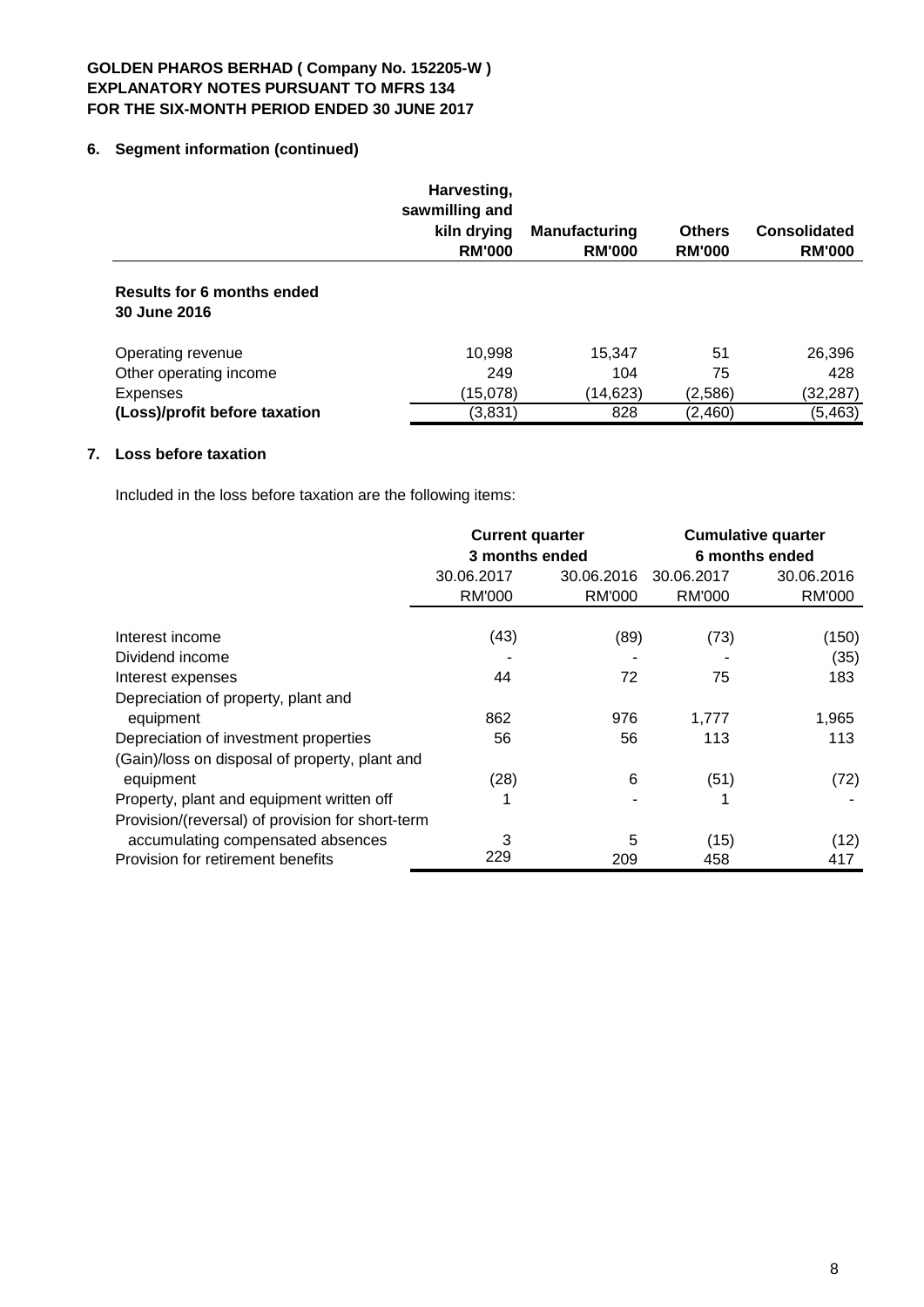## **8. Income tax benefit**

|                                                                | <b>Current quarter</b><br>3 months ended |                      | <b>Cumulative quarter</b><br>6 months ended |                             |  |
|----------------------------------------------------------------|------------------------------------------|----------------------|---------------------------------------------|-----------------------------|--|
|                                                                | 30.06.2017<br><b>RM'000</b>              | 30.06.2016<br>RM'000 | 30.06.2017<br>RM'000                        | 30.06.2016<br><b>RM'000</b> |  |
| Current income tax<br>Deferred income tax                      | 11<br>(189)                              | 19<br>(354)          | 24<br>(364)                                 | 41<br>(923)                 |  |
| Over provision of deferred tax in<br>respect of previous years | (178)                                    | (8)<br>(343)         | (340)                                       | (74)<br>(956)               |  |
| Effective tax rate                                             | 10.6%                                    | 15.1%                | 6.7%                                        | 17.5%                       |  |

Income tax expense is recognised in each interim period based on the best estimate of the weighted average annual income tax rate expected for the full financial year. For the current quarter financial period under review, the Group's effective tax rate was lower than statutory tax rate due to reversal temporary differences.

# **9. Loss per share**

Basic loss per share amounts are calculated by dividing loss for the period, net of tax, attributable to owners of the parent by the weighted average number of ordinary shares outstanding during the period.

|                                                                                                             |          | <b>Current quarter</b><br>3 months ended |            | <b>Cumulative quarter</b><br>6 months ended |            |  |
|-------------------------------------------------------------------------------------------------------------|----------|------------------------------------------|------------|---------------------------------------------|------------|--|
|                                                                                                             |          | 30.06.2017                               | 30.06.2016 | 30.06.2017                                  | 30.06.2016 |  |
| Loss net of tax attributable to<br>owners of the parent used in the<br>computation of earnings<br>per share | (RM'000) | (1,379)                                  | (1,896)    | (4, 551)                                    | (4, 465)   |  |
| Weighted average number<br>of ordinary shares in issue                                                      | (' 000)  | 134,547                                  | 134,547    | 134,547                                     | 134,547    |  |
| Basic loss per share                                                                                        | (sen)    | (1.02)                                   | (1.41)     | (3.38)                                      | (3.32)     |  |

## **10. Property, plant and equipment**

During the six-month period ended 30 June 2017, the Group has acquired property, plant and equipment at a cost of RM817,000 (30 June 2016: RM1,565,000). As at 30 June 2017, the total depreciation charged for the property, plant and equipment was RM1,777,000 (30 June 2016: RM1,965,000). Property, plant and equipment with a carrying amount of RM1,000 were written off by the Group during the six-month period ended 30 June 2017 (30 June 2016: RMNil). This has been included in other operating expenses in the statement of profit and loss and other comprehensive income.

The Group has also disposed of assets with a carrying amount of RM1,000 during the six-months ended 30 June 2017 (30 June 2016 : RM96,000), resulting in a gain on disposal of RM51,000 (30 June 2016: RM72,000), recognised and included in operating expenses in the statement of profit or loss and other comprehensive income.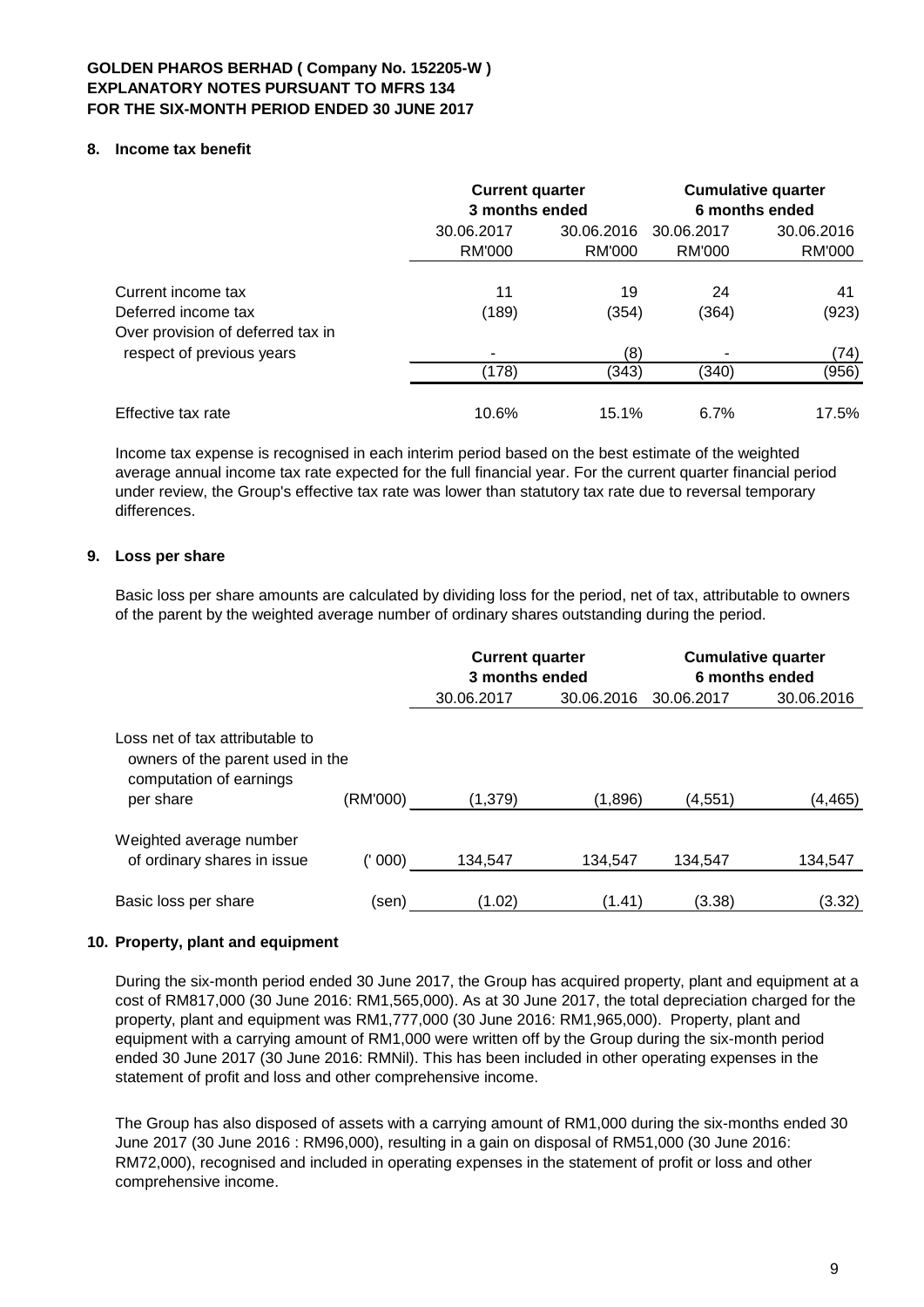## **11. Goodwill**

| Goodwill<br>RM'000 |
|--------------------|
|                    |
| 613                |
|                    |
| (613)              |
|                    |
|                    |

## **12. Fair value hierarchy**

The Group uses the following hierarchy for determining the fair value of all financial instruments carried at fair value:

- Level 1 Quoted (unadjusted) market prices in active markets for identical assets or liabilities
- Level 2 Valuation techniques for which the lowest level input that is significant to the fair value measurement is directly or indirectly observable
- Level 3 Valuation techniques for which the lowest level input that is significant to the fair value measurement is unobservable

As at the reporting date, the Group held the following financial assets that are measured at fair value:

|                                     | <b>Total</b><br>RM'000 | Level 1<br>RM'000 | Level 2<br>RM'000 | Level 3<br><b>RM'000</b> |
|-------------------------------------|------------------------|-------------------|-------------------|--------------------------|
| 30 June 2017                        |                        |                   |                   |                          |
| Available-for-sale financial assets |                        |                   |                   |                          |
| Equity shares                       | 2,802                  | 2,802             |                   |                          |
| 31 December 2016                    |                        |                   |                   |                          |
| Available-for-sale financial assets |                        |                   |                   |                          |
| Equity shares                       | 2,946                  | 2.946             | ۰                 | -                        |

No transfer between any levels of the fair value hierarchy took place during the current interim period and the comparative period. There were also no changes in the purpose of any financial assets that subsequently resulted in a different classification of that assets.

The Group does not hold credit enhancements or collateral to mitigate credit risk. The carrying amount of financial assets therefore represents the potential credit risk.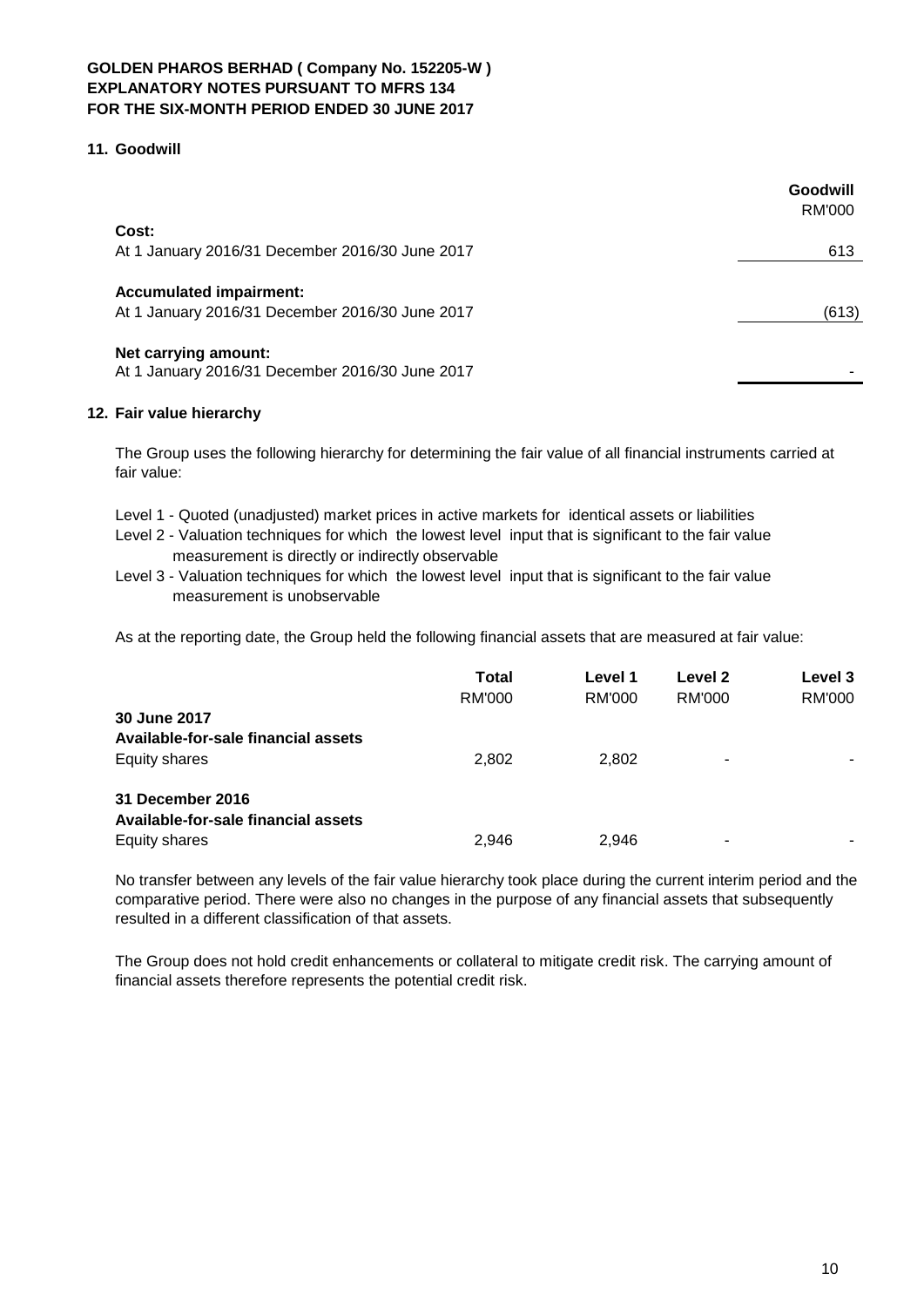# **13. Cash and bank balances**

Cash and bank balances comprised the following amounts:

|                                                         | 30.06.2017<br>RM'000 | 31.12.2016<br>RM'000 |
|---------------------------------------------------------|----------------------|----------------------|
| Cash at banks and in hand<br>Deposits in licensed banks | 3,371<br>1,441       | 9,183<br>2,471       |
|                                                         | 4,812                | 11,654               |
| Less:                                                   |                      |                      |
| Bank overdrafts                                         | (1,273)              |                      |
| Deposits in licensed banks                              | (1,066)              | (2,046)              |
| Total cash and cash equivalents                         | 2.473                | 9,608                |

## **14. Share capital and share premium**

There were no issuances, cancellation, repurchases, resale and repayments of debts and equity securities for the financial period ended 30 June 2017.

# **15. Borrowings**

|                  | 30.06.2017<br><b>RM'000</b> | 31.12.2016<br><b>RM'000</b> |
|------------------|-----------------------------|-----------------------------|
| <b>Current</b>   |                             |                             |
| Secured          | 2,258                       | 708                         |
| Non-current      |                             |                             |
| Secured          | 911                         | 750                         |
| Total borrowings | 3,169                       | 1,458                       |
|                  |                             |                             |

# **16. Dividend**

There was no dividend declared by the Company during the financial period ended 30 June 2017 (30 June 2016: RMNil).

# **17. Commitments**

|                                                         | 30.06.2017<br>RM'000 | 31.12.2016<br><b>RM'000</b> |
|---------------------------------------------------------|----------------------|-----------------------------|
| <b>Capital expenditure</b>                              |                      |                             |
| Approved and contracted for:<br>Plant and machinery     | 521                  |                             |
| Motor vehicles                                          | 690                  |                             |
| Approved but not contracted for:<br>Plant and machinery | 2,868                | 3,389                       |
| Motor vehicles                                          | ٠                    | 690                         |
|                                                         | 4,079                | 4,079                       |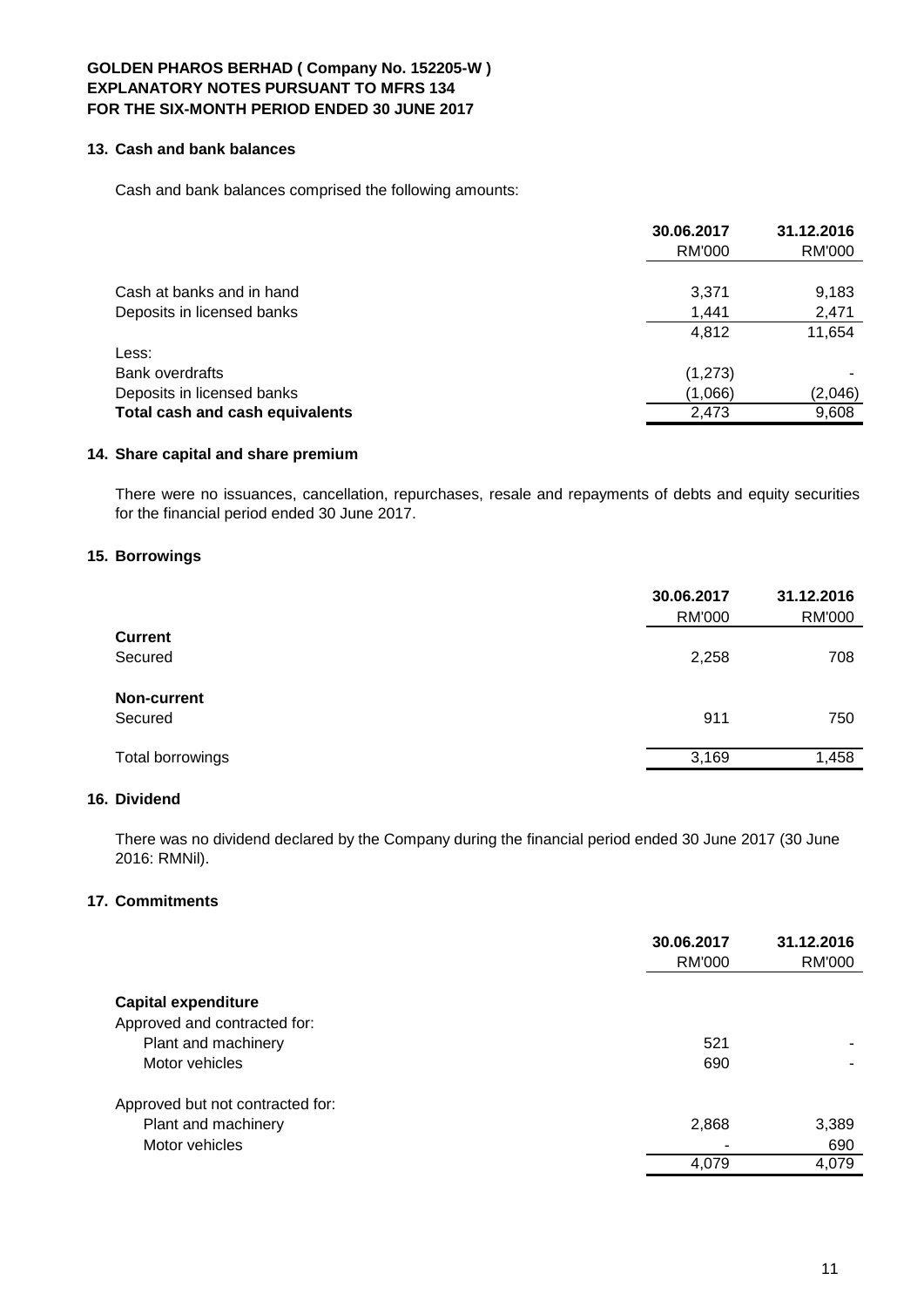### **18. Related party transactions**

The following table provides information on the transactions which have been entered into with related parties during the six-month periods ended 30 June 2017 and 31 December 2016 as well as the balances with the related parties as at 30 June 2017 and 31 December 2016:

|                                                     |            | <b>Expenses</b>                   |                              | <b>Interest</b>                   |                              |  |
|-----------------------------------------------------|------------|-----------------------------------|------------------------------|-----------------------------------|------------------------------|--|
|                                                     |            | paid by<br>Loans                  |                              | on loans                          | owed to                      |  |
|                                                     |            | from related<br>parties<br>RM'000 | related<br>parties<br>RM'000 | from related<br>parties<br>RM'000 | related<br>parties<br>RM'000 |  |
| Entities with significant influence over the Group: |            |                                   |                              |                                   |                              |  |
| Holding company                                     |            |                                   |                              |                                   |                              |  |
| Terengganu Incorporated Sdn. Bhd. ("TISB")          | 30.06.2017 | 1,000                             | $\blacksquare$               | $\blacksquare$                    | 15,199                       |  |
|                                                     | 31.12.2016 | $\blacksquare$                    | 3                            | 42                                | 14,199                       |  |
| A corporate shareholder                             |            |                                   |                              |                                   |                              |  |
| Lembaga Tabung Amanah Warisan                       | 30.06.2017 |                                   |                              |                                   | 640                          |  |
| Negeri Terengganu ("LTAWNT")                        | 31.12.2016 | $\blacksquare$                    |                              |                                   | 640                          |  |

# **19. Events after the reporting period**

There were no material events after reporting period during the current quarter.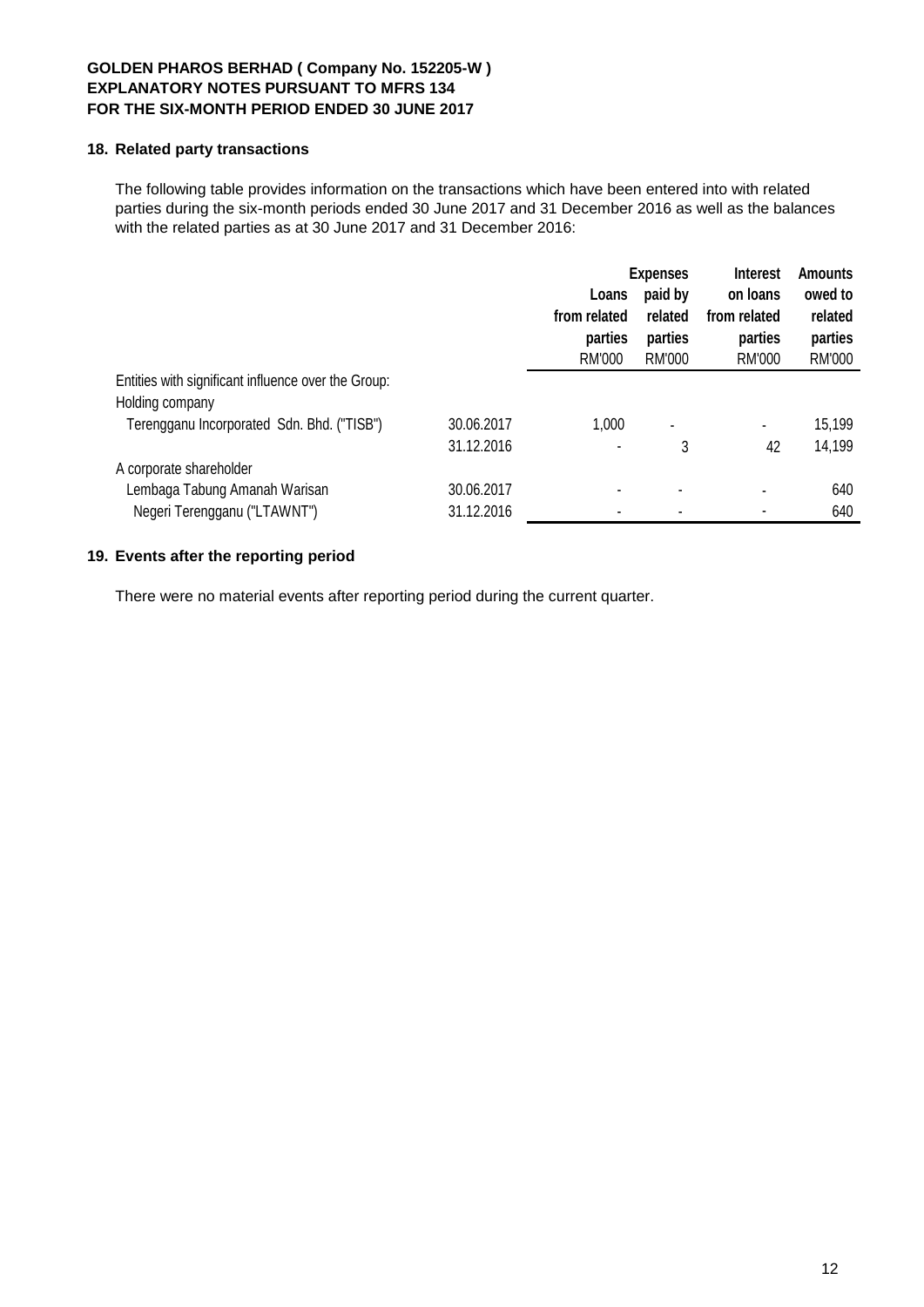#### **20. Performance review**

## **(a) Current Quarter vs Corresponding Quarter of Previous Period (2Q17 vs 2Q16)**

The Group's revenue for the quarter under review was RM15.51 million, 5% lower than RM16.29 million reported in the previous year's corresponding quarter. In contrast, the Group's loss before taxation dropped by 26% to RM1.68 million from RM2.27 million recorded in the previous year's corresponding quarter due to the savings in the Group's operational expenses.

#### **Harvesting, sawmilling and kiln drying segment**

The harvesting, sawmilling and kiln drying segment reported a better result in profitability despite the reduction in revenue by 9% in the current quarter. The loss before taxation reduced by 45% to RM0.83 million as compared to loss before taxation of RM1.50 million reported in the previous year's correponding quarter. The factor contributed to the better result in the current quarter was the savings in certain segment's expenses.

## **Manufacturing segment**

During the quarter under review, the manufacturing segment which is the glass division of the Group recorded a profit before taxation of RM0.36 million, a decrease of 25% from RM0.48 million recorded in the previous year's corresponding quarter. The decrease in profit was mainly contributed by the decrease in the segment's revenue of 2% during the quarter under review. It is reported that the slowdown in the construction industry especially in housing sector in the medium and high end houses has impacted the Group's glass division.

#### **Other segment**

Other segment for the Group has recorded a slight decrease in loss before taxation from RM1.25 million to RM1.20 million in the current quarter. The improvement in the quarter under review was contributed by the performance of new business venture in woodchip.

## **(b) Current period-to-date vs Previous Period-to-date (FY2017 vs FY2016)**

For the financial period under review, the Group registered a loss before taxation of RM5.10 million as compared to a loss before taxation of RM5.46 million reported in the previous year's corresponding period. The Group's revenue has decreased by 9% from RM26.40 million reported in the previous year to RM23.93 million in the current period.

#### **Harvesting, sawmilling and kiln drying segment**

In the current period, the segment reported a loss before taxation of RM3.68 million, a slight decrease from a loss before taxation of RM3.83 million registered in the previous year's corresponding period. Whilst, the segment's revenue has dropped significantly to RM9.25 million in the current period from RM11.00 million reported in the preceding year's correponding period. The reduction in the revenue was in line with the lower sawn timber production, that in turn has affected the sawn timber sales by the reduction of 29% from 5,898 tonne from the previous period-to-date to 4,547 tonne in the current periodto-date.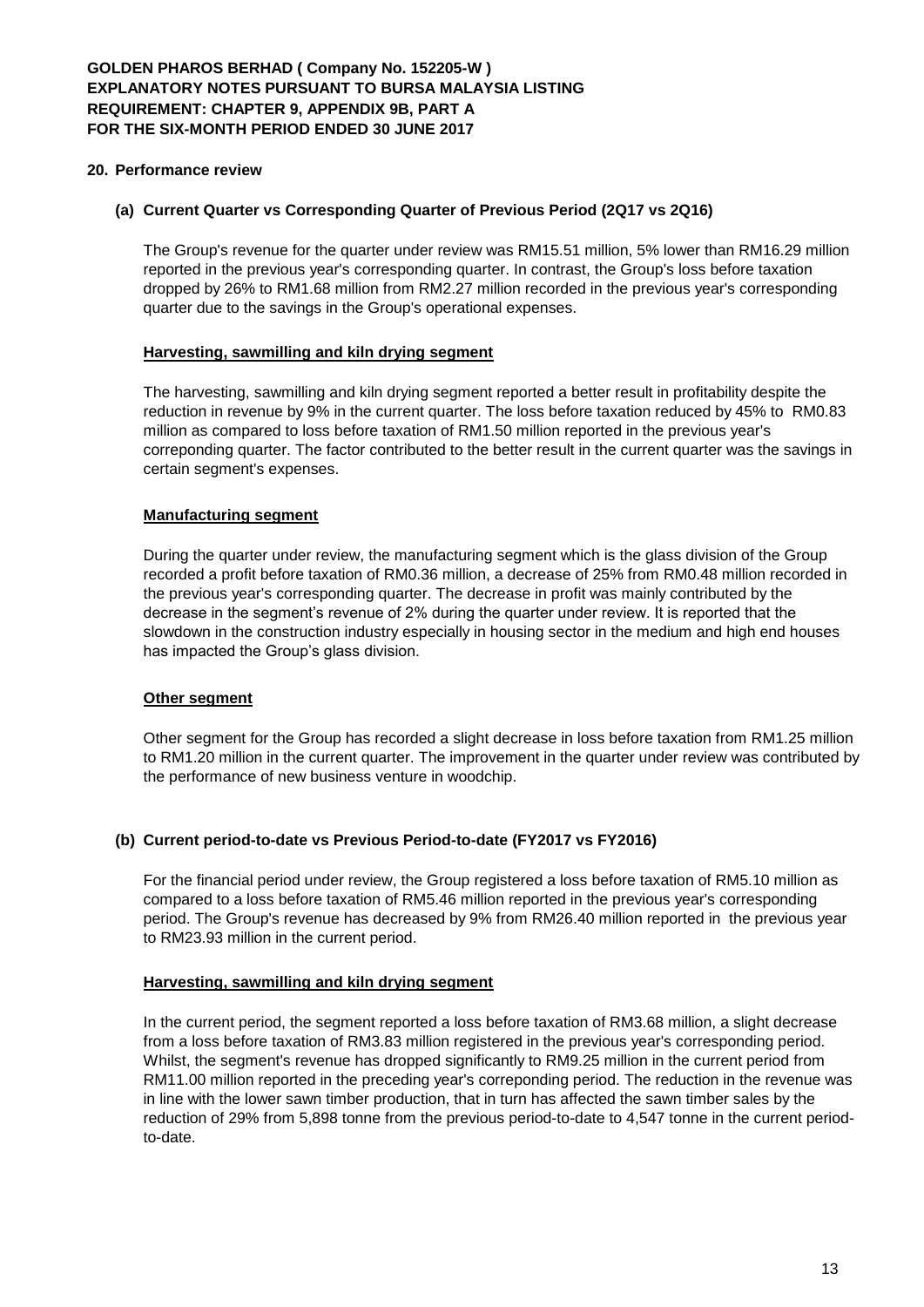# **GOLDEN PHAROS BERHAD ( Company No. 152205-W ) EXPLANATORY NOTES PURSUANT TO BURSA MALAYSIA LISTING REQUIREMENT: CHAPTER 9, APPENDIX 9B, PART A FOR THE SIX-MONTH PERIOD ENDED 30 JUNE 2017**

## **20. Performance review (continued)**

## **(b) Current period-to-date vs Previous Period-to-date (FY2017 vs FY2016) (continued)**

## **Manufacturing segment**

During the period under review, the manufacturing segment recorded a profit before taxation of RM0.68 million, representing a decrease of 18% from RM0.83 million reported in the previous year's corresponding period. The decrease in profit before taxation was in line with the decline in the segment's revenue of 7% in the period under review. The adverse performance in manufacturing segment was contributed by the slowdown in the glass demand for the local projects.

## **Other segment**

Other segment has recorded a slight decrease in loss before taxation of RM2.10 million in the quarter under review as compared to the loss before taxation of RM2.46 million in the previous year's corresponding quarter as a result of the increase in operating revenue due to the new business venture in woodchips.

## **21. Material change in performance of operating segments of current quarter compared with immediate preceding quarter**

|                      | <b>Current</b><br>quarter<br>30.06.2017<br><b>RM'000</b> | Immediate<br>preceding<br>quarter<br>31.03.2017<br><b>RM'000</b> |
|----------------------|----------------------------------------------------------|------------------------------------------------------------------|
| Revenue              | 15,510                                                   | 8,423                                                            |
| Loss before taxation | (1,677)                                                  | (3, 423)                                                         |

The Group's result improved significantly in the current quarter with a loss before taxation reduced tremendously to RM1.68 million from RM3.42 million in the immediate preceding quarter, whilst the revenue improved by 84% in the current quarter.

The major contribution for the improvement was from the harvesting, sawmilling and kiln drying segment as a result of the improvement in operating income by 407%. Meanwhile, the segment's loss before taxation reduced by 70% to RM0.83 million as compared to RM2.85 million recorded in the immediate preceding quarter. The improvement was due to better performance in logs extraction and sawmilling operations.

Meanwhile, the manufacturing segment reported a slight increased in profit before taxation of RM0.36 million as compared to profit before taxation of RM0.31 million recorded in the immediate preceding quarter. The result was in line with the increase in revenue from RM6.60 million to RM7.55 million in the quarter under review.

The loss before taxation for other segment in the current quarter increased by 35% as compared to RM0.90 million reported in the immediate preceding quarter. The increase in loss in the quarter under review was contributed by the reduction in operating revenue as well as increase in certain administrative expenses.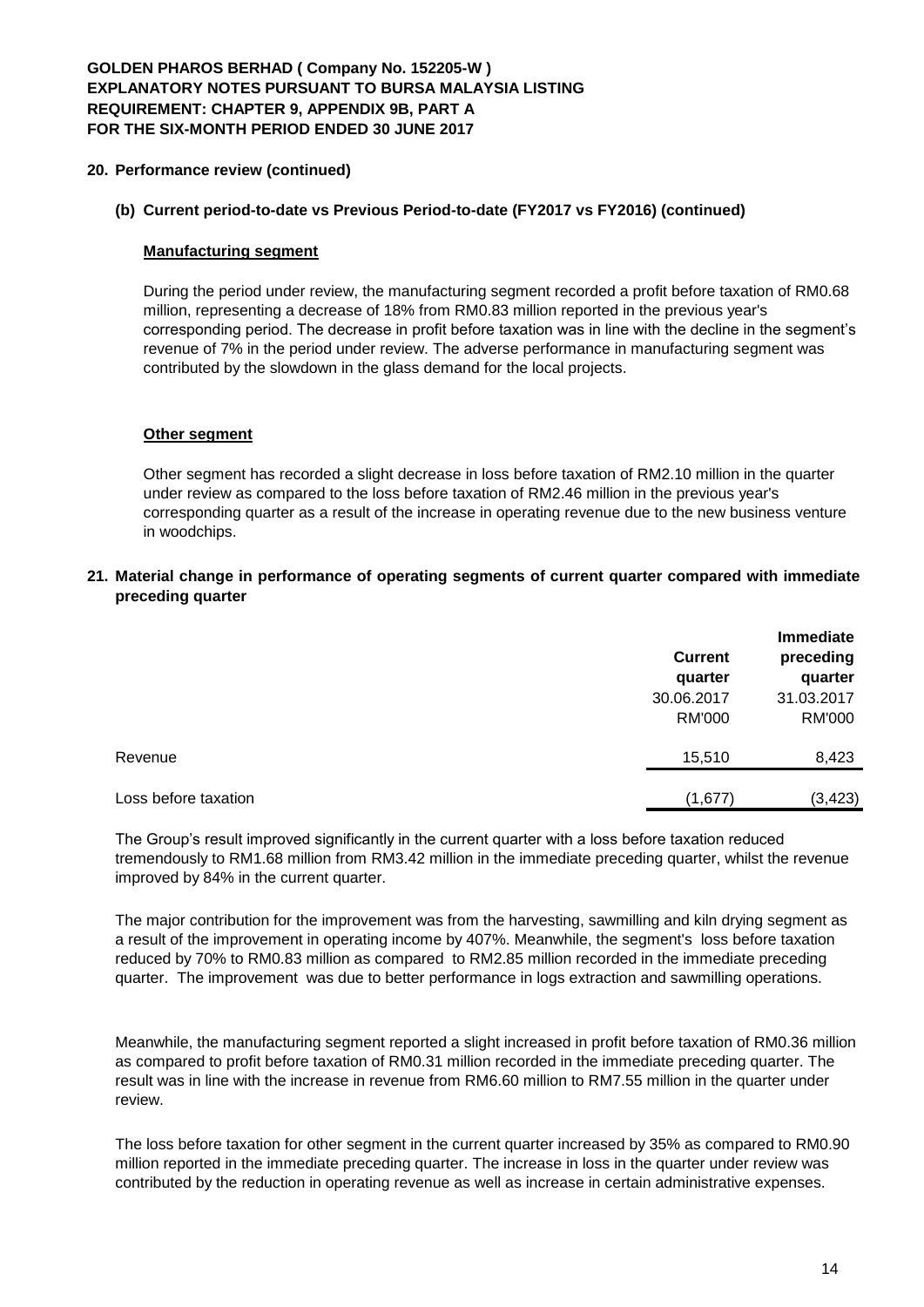# **GOLDEN PHAROS BERHAD ( Company No. 152205-W ) EXPLANATORY NOTES PURSUANT TO BURSA MALAYSIA LISTING REQUIREMENT: CHAPTER 9, APPENDIX 9B, PART A FOR THE SIX-MONTH PERIOD ENDED 30 JUNE 2017**

## **22. Commentary on prospect**

## **Harvesting, sawmilling and kiln drying of timber**

Internal logs extraction and mid-stream activities are expected to improve in the coming quarters with the approval of new logging licenses which in return could improve the logs supply for further processing. However, harvesting activity will continue to face challenges such as ability to achieve optimum extraction yield per hectare, new regulations by the Forestry Department due to the stringent compliances, higher fuel cost, transportation cost and other operational costs. With the continuous improvement initiatives by the management, the performance of the harvesting, sawmilling and kiln drying segment is expected to achieve better result.

## **Manufacturing**

Price volatility and availability of raw materials will cause greater challenge to the Group. Competition remains very stiff especially in the local market as the customers demand price reduction and high quality products.

With the continuos supply to the current local projects, the segment is thus, expected to achieve marginal profit for the next quarter.

The Board will continue to intensify its effort to improve efficiency, productivity and profitability of the Group for the current financial year.

## **23. Changes in material litigation**

There was no material litigation against the Group.

## **24. Dividend payable**

There was no dividend paid by the Company during the financial period ended 30 June 2017 (30 June 2016: RMNil).

## **25. Risks and policies of derivatives**

The Group did not enter into any derivative during the financial period ended 30 June 2017 or the previous financial year ended 31 December 2016.

## **26. Disclosure of losses/gains arising from fair value changes of financial liabilities**

The Group did not have any financial liabilities measured at fair value through profit or loss as at 30 June 2017 and 31 December 2016.